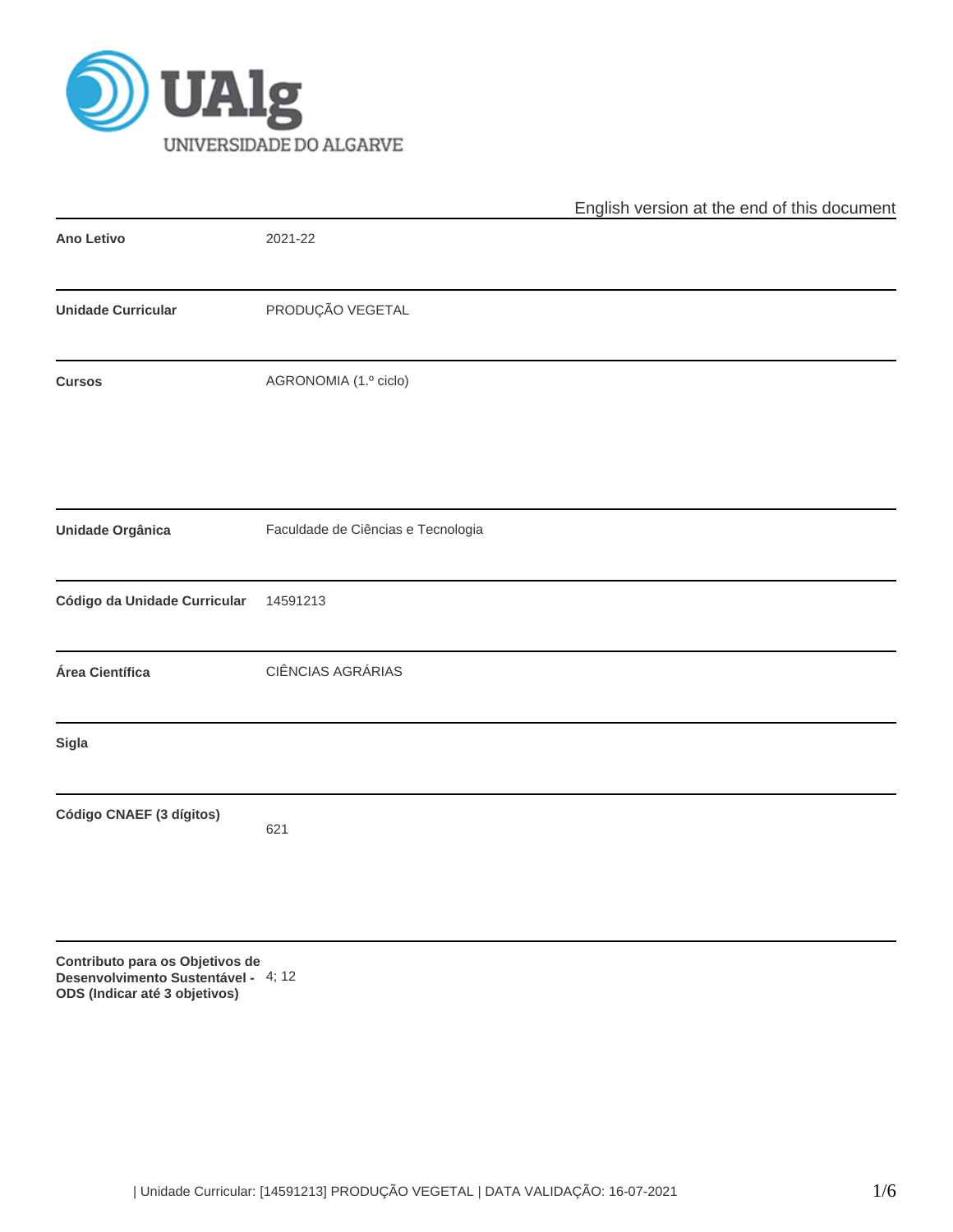

**Línguas de Aprendizagem** Português **Modalidade de ensino** Presencial **Docente Responsável** Maria Alcinda dos Ramos das Neves

| <b>DOCENTE</b>                    | <b>TIPO DE AULA</b> | <b>TURMAS</b> | <b>TOTAL HORAS DE CONTACTO (*)</b> |
|-----------------------------------|---------------------|---------------|------------------------------------|
| Maria Alcinda dos Ramos das Neves | סד ּד               | エィ・エロィ        |                                    |

\* Para turmas lecionadas conjuntamente, apenas é contabilizada a carga horária de uma delas.

| <b>ANO</b> | <b>PERIODO DE FUNCIONAMENTO*</b> | <b>HORAS DE CONTACTO</b> | <b>I HORAS TOTAIS DE TRABALHO</b> | <b>ECTS</b> |
|------------|----------------------------------|--------------------------|-----------------------------------|-------------|
| ാ          | ا ب                              | 15T: 20TP                | 78                                |             |

\* A-Anual;S-Semestral;Q-Quadrimestral;T-Trimestral

# **Precedências**

Sem precedências

# **Conhecimentos Prévios recomendados**

Conhecimentos gerais de biologia,física e química

# **Objetivos de aprendizagem (conhecimentos, aptidões e competências)**

Aquisição de conhecimentos básicos sobre as culturas e sistemas de cultivo. Capacidade de analisar os fatores genéticos, ambientais e agronómicos que condicionam a produtividade das culturas e usar técnicas que permitam aumentar a produtividade das culturas, em função desses fatores e respeitando o ambiente. Domínio das técnicas de multiplicação e produção de plantas.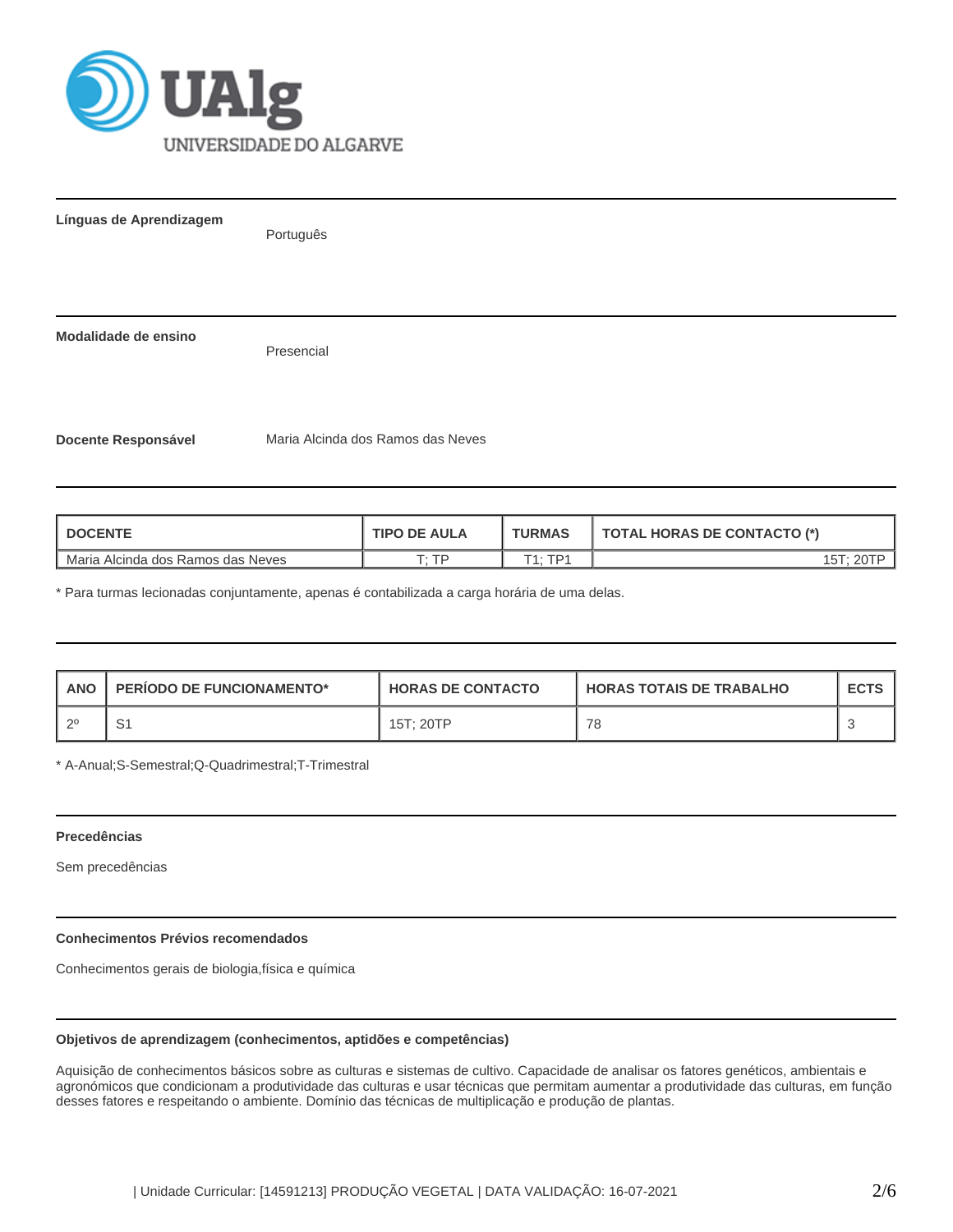

### **Conteúdos programáticos**

Culturas de ciclo anual, bienal e perene. Cultivos herbáceos e cultivos lenhosos. A formação e maturação da semente. Crescimento e desenvolvimento do sistema aéreo e radicular. Floração e maturação.

Fatores genéticos, ambientais e agronómicos no desenvolvimento das plantas. Propagação sexuada e propagação vegetativa. Princípios e técnicas de propagação. Propagação por semente. Propagação por estaca. Mergulhia. Enxertia. Bolbos, rizomas e estruturas afins. Micropropagação. Técnicas viveiristas. A produção de material vegetal certificado. Condução e poda. Culturas extensivas e intensivas. Culturas ao ar livre. Culturas em ambiente protegido. Culturas hidropónicas. A agricultura biológica.

#### **Metodologias de ensino (avaliação incluída)**

Nas aulas teóricas, exposição dos temas do programa através de apresentações de diapositivos e vídeos em sala de aula.

Planeamento, discussão e realização de trabalhos práticos nas aulas teórico práticas sobre técnicas de produção vegetal. Os trabalhos são realizados nas estufas de propagação e de produção.

Divulgação de documentos acessíveis na internet para estudo individual e de outra bibliografia sobre os temas tratados.

#### Procedimento de Avaliação

A avaliação da disciplina baseia-se na realização de dois testes escritos ou exame e na realização de um trabalho individual. Para obter frequência os alunos devem participar em 75% das aulas práticas, com apresentação e classificação positiva de trabalho individual. Para obter dispensa de exame, os alunos necessitam obter a classificação mínima de 10 valores nos dois testes escritos. As notas dos testes ou do exame correspondem a 80% da nota final da unidade curricular.

# **Bibliografia principal**

,

Baurle I, Laux T, 2003. Apical meristems:the plant?s fountain of youth. BioEssays 25:961?970, Wiley Periodicals, Inc.

Bewleyl J D, 1997. Seed Germination and Dormancy. The Plant Cell, Vol. 9, 1055-1066.

Ferree M E, Krewer G, 1999. Propagating Deciduous Fruit Plants Common to Georgia. The Univ. of Georgia Coll. of Agric. Env. Sci. Bull. 813.

Hartmann H T, Kester D E, 1983. Plant Propagation Principle and Practices.

1983. Fourth Edition. Prentice-Hall, Inc Englewood Cliffs, NJ.

Hawkes C V, DeAngelis K M, Firestone M, 2007. Root Interactions with Soil Microbial Communities and Processes. In The Rizosphere: An Ecological Perspective. Elsevier Inc.

Meilan R, 1997. Floral induction in woody angiosperms. New Forests **14:** 179?202.

Vegetative propagation techniques, 2007. Perennial crops support series, Roots of peace, Pub. No. 2007-003-AFG, Jalaba, Afghanistan.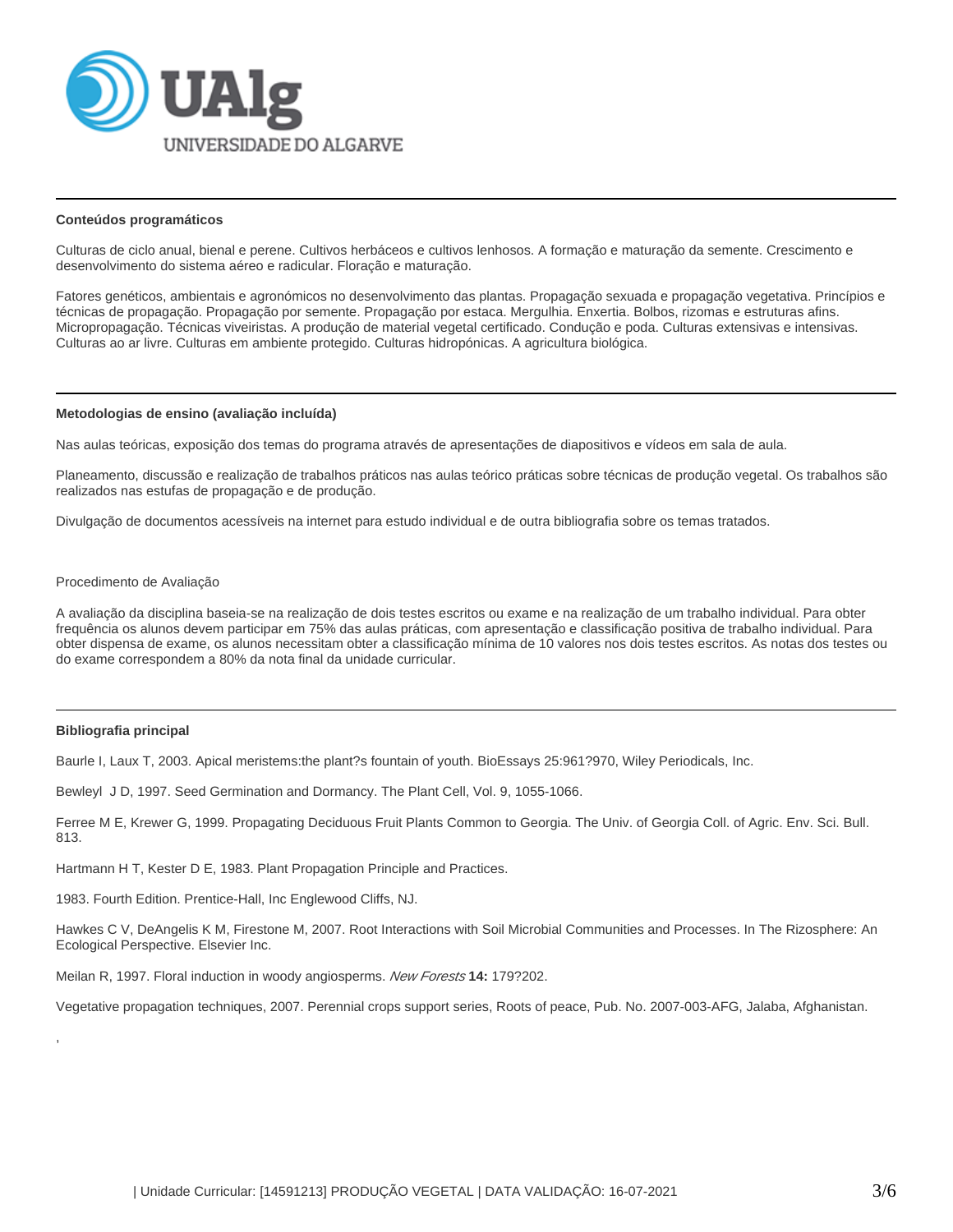

| <b>Academic Year</b>                                                                                   | 2021-22                                                                  |
|--------------------------------------------------------------------------------------------------------|--------------------------------------------------------------------------|
| <b>Course unit</b>                                                                                     | PLANT PRODUCTION                                                         |
| <b>Courses</b>                                                                                         | AGRONOMY (1st Cycle)                                                     |
| <b>Faculty / School</b>                                                                                | FACULTY OF SCIENCES AND TECHNOLOGY                                       |
| <b>Main Scientific Area</b>                                                                            |                                                                          |
| Acronym                                                                                                |                                                                          |
| <b>CNAEF code (3 digits)</b>                                                                           | 621                                                                      |
| <b>Contribution to Sustainable</b><br><b>Development Goals - SGD</b><br>(Designate up to 3 objectives) | 12                                                                       |
| Language of instruction                                                                                | Portuguese<br>(learning support will be given for spoken english people) |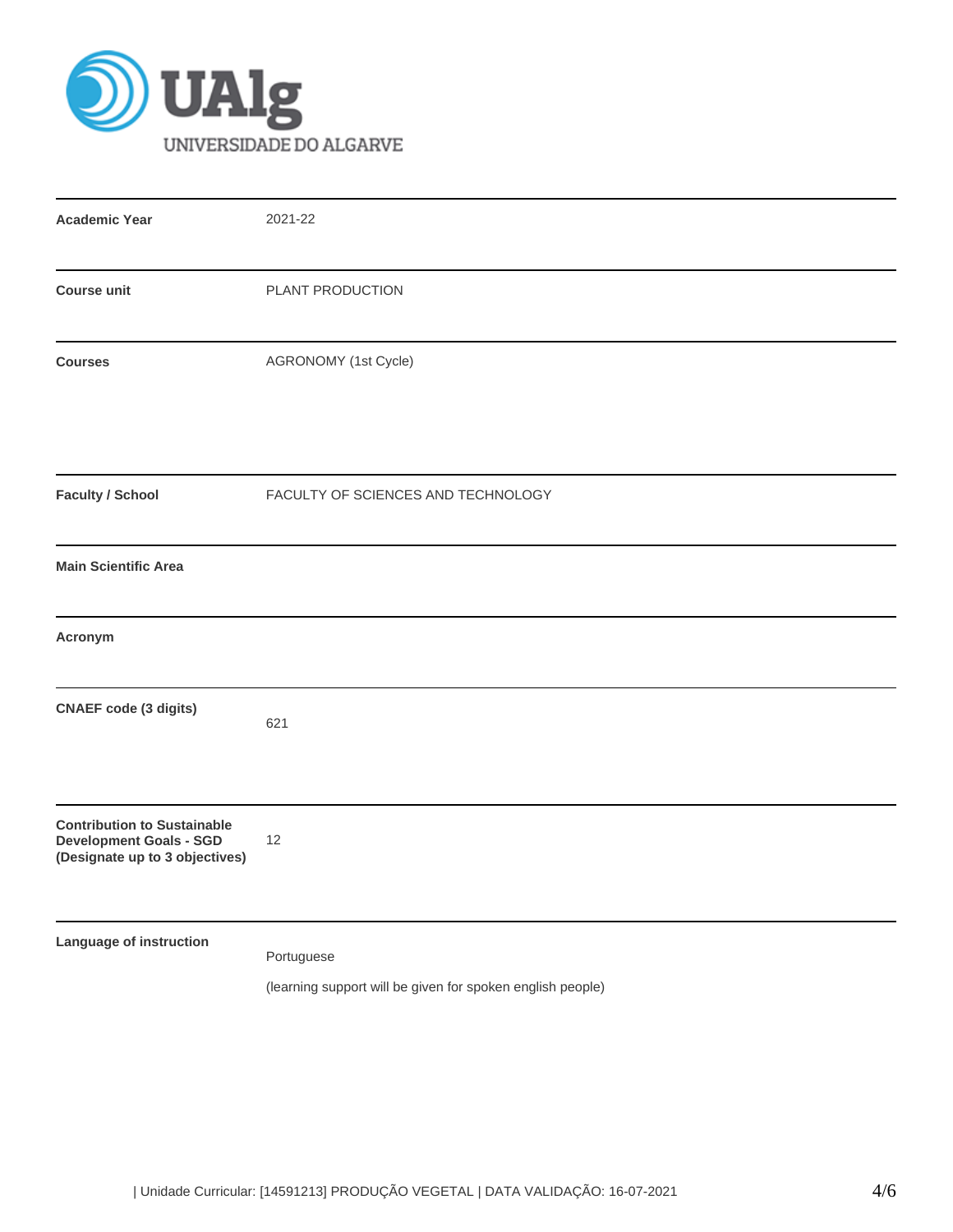

**Teaching/Learning modality**

Face to face teaching

**Coordinating teacher** Maria Alcinda dos Ramos das Neves

| Teaching staff                                                                                      | Type         | <b>Classes</b> | Hours (*) |
|-----------------------------------------------------------------------------------------------------|--------------|----------------|-----------|
| Maria Alcinda dos Ramos das Neves                                                                   | $T \cdot TD$ | $T1 \cdot TD1$ |           |
| ◆    Louis Louis Louis La Martial → Martial → Louis Louis Louis Julia → Louis Julia → Julia → Louis |              |                |           |

For classes taught jointly, it is only accounted the workload of one.

| Con<br>hours |                | гπ                 | D.  | $\sim$ |      |    |    | -<br>Гоtal               |
|--------------|----------------|--------------------|-----|--------|------|----|----|--------------------------|
|              | $\overline{A}$ | $\mathsf{In}$<br>┅ | IІC | IІC    | -lic | IЮ | ШC | $\overline{\phantom{a}}$ |

T - Theoretical; TP - Theoretical and practical ; PL - Practical and laboratorial; TC - Field Work; S - Seminar; E - Training; OT - Tutorial; O - Other

### **Pre-requisites**

no pre-requisites

# **Prior knowledge and skills**

General knowledge of chemistry and biology

### **The students intended learning outcomes (knowledge, skills and competences)**

The aims of the unit are to obtain a basic knowledge of crops and of cropping systems; to understand the influence of genetic, environmental and agronomical factors on the crop productivity; and how to increase productivity using that knowledge and using sustainable agricultural practices.

# **Syllabus**

Annual, biennial and perennial crops. Seed development and maturation. Shoot growth and root system development. Flower and fruit growth. Genetic, environmental and agronomical factors controlling the development of crop plants. The sexual and vegetative propagation: Principles and propagation techniques. Propagation by seed. Propagation by cuttings. Layering. Grafting. Bulbs and related structures. Micro propagation. Nurseries management. The production of certified plant material. Training and pruning. Extensive and intensive crops. Greenhouse production. Hydroponic culture. Organic agriculture.